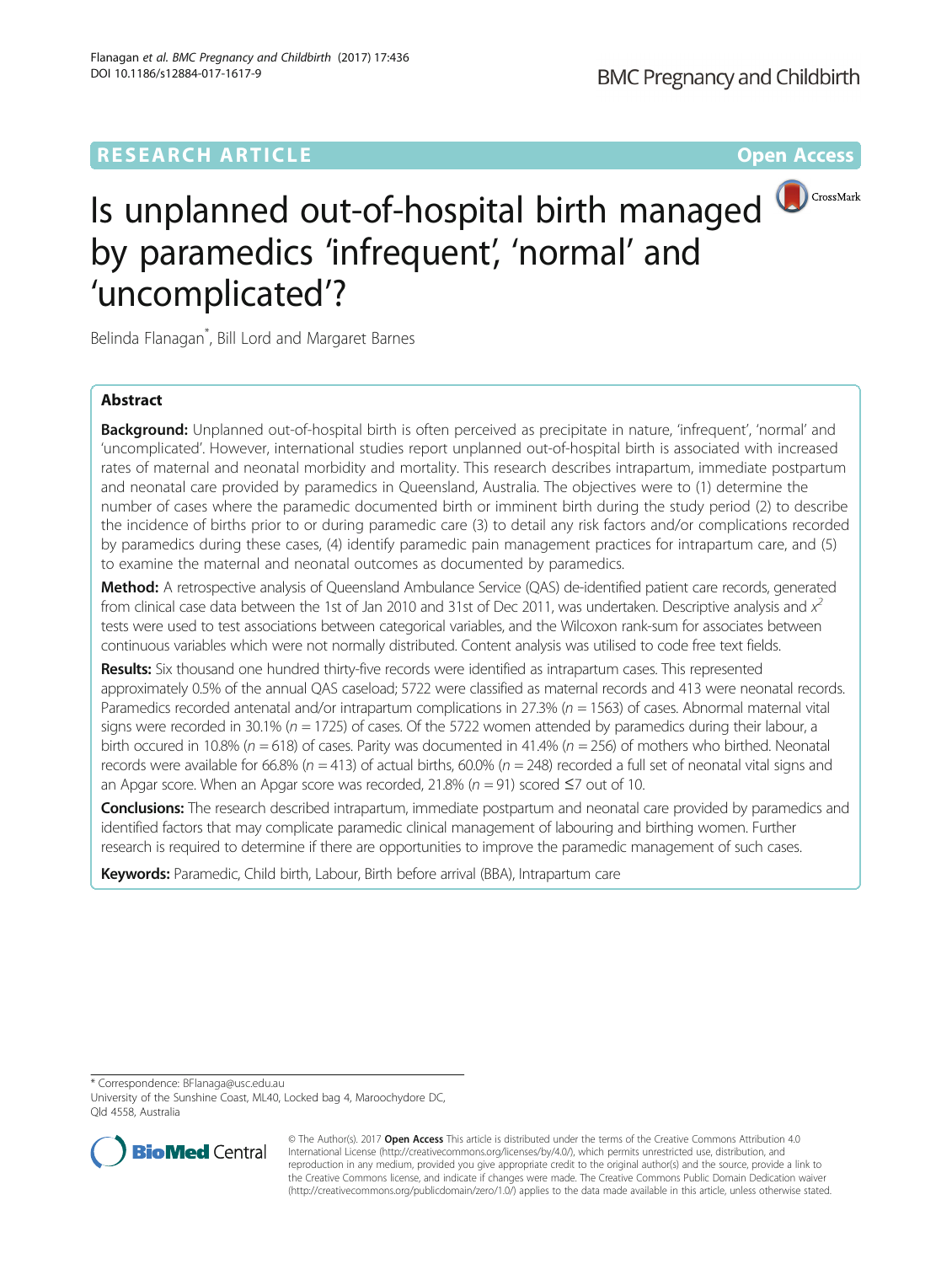## Background

Paramedics play an important role in providing intrapartum, immediate postpartum and neonatal care to women in the out-of-hospital environment. The exact nature of this role and the outcomes of such management are not well described in the literature. An axiom expressed by paramedics is that these cases are 'infrequent' and often 'normal' and 'uncomplicated'. However, this belief does not reflect existing international literature, and few studies have been published in Australia to support this view. This study therefore aims to determine the frequency of intrapartum, immediate postpartum and neonatal care that is provided by paramedics and to describe the frequency of risk factors and/or complications encountered during these cases.

Various terms are used in the literature to define an unplanned out-of-hospital birth; for example unplanned 'Birth Before Arrival (BBA)', or an 'out-of-hospital emergency birth' [\[1](#page-7-0)–[3](#page-7-0)]. These births differ from planned home-births because they are normally pre-booked to occur in a hospital or birthing centre setting but for some reason have been born prior to arrival at the facility. Three categories of patients in this genre exist; women who require care and transport while in labour, women who birth just prior to or during paramedic care, and the baby, an additional patient when a birth occurs. Paramedics may be involved in the care of a mother, baby or both when an emergency birth or birthing complication initiates a call to the emergency services number.

In Australia, there is little research concerning the management of labour and birth by paramedics. These patients may be perceived as low risk cases that only require transport, or if birthing, considered a precipitate birth that is anecdotally 'normal' and 'uncomplicated'. However, births that occur in unplanned environments are associated with several risks. Without prior knowledge of maternal risk factors the ability of health care providers to identify women at risk of birthing in the unplanned environment is limited, and this may compromise management of the birth [[4\]](#page-7-0). International literature indicates that in developed countries, unplanned births before arrival at hospital are predominantly attributed to a lack of antenatal care, a multiparous mother or a mother with a history of precipitate birth or a short second stage of labour [[5](#page-7-0)–[7](#page-8-0)].

Unplanned births that occur in the out-of-hospital environment often feature high rates of perinatal morbidity and mortality, and studies indicate that the complications suffered are largely due to avoidable causes [\[6](#page-8-0), [8](#page-8-0)–[11\]](#page-8-0). Mothers who experience a birth before arrival have demonstrated an increased incidence of postpartum haemorrhage, postnatal anaemia, perineal tears, genitourinary trauma and retained placenta requiring manual removal [[3,](#page-7-0) [6, 11\]](#page-8-0). Babies may present with increased risk features and require admission to neonatal nurseries for reasons including low birth weight, prematurity, hypothermia and hypoglycaemia [\[3](#page-7-0), [4,](#page-7-0) [11\]](#page-8-0).

Studies that have reported cases of women who birth before arrival at hospital found that paramedics attended between 28.2% and 91.5% of all unplanned BBA's [[12\]](#page-8-0). In order to understand the paramedic role in managing births before arrival at hospital this study aimed to (1) determine the number of cases where the paramedic documented birth or imminent birth, and the incidence of these cases based on the total caseload of emergency calls during the study period (2) to describe the incidence of births prior to or during paramedic care (3) to detail any risk factors and/or complications recorded by paramedics during these cases, (4) identify paramedic pain management practices for intrapartum care, and (5) to examine the maternal and neonatal outcomes as documented by paramedics.

## **Methods**

## Selection and description of cases

Queensland is the second largest state in Australia with an area of 1,727,000 km<sup>2</sup>. More than half of the population live outside the greater metropolitan area of Brisbane, which is a large proportion compared with the rest of Australia [\[13\]](#page-8-0). In the state of Queensland most births occur in a hospital. In 2014, 98% of women gave birth in a hospital; 1.8% occurred in a birthing centre, 0.3% occurred at home and 0.4% in other settings including births occurring before arrival at hospital [[14\]](#page-8-0). The Queensland Ambulance Service (QAS) provides emergency medical care and transport by road ambulance and aircraft for all residents of the state of Queensland (population approx. 4.7 million). The QAS transported approximately 675,000 patients during the study period 2010/11 [\[15\]](#page-8-0).

QAS paramedics record patient information and treatment provided electronically on a tablet computer using Victorian Ambulance Clinical Information System software (VACIS). All records are stored in a central, electronic data warehouse. The software has options of 'free-text' and 'drop-down lists' which allows paramedics to document patient medical history, current medications, allergies, chief complaint or clinical findings, and treatment provided. The VACIS system also enables documentation of risk factors associated with each case. An application was made to the Commissioner, Queensland Ambulance Service for access to de-identified patient care records.

Specific inclusion criteria were used to extract data to include in this study (Table [1\)](#page-2-0). The key words were based on the options available in the dropdown lists and free text areas that made reference to intrapartum care. Gestation was undefined and cases identified as a duplicate, inter-facility transfer or non-transport were excluded.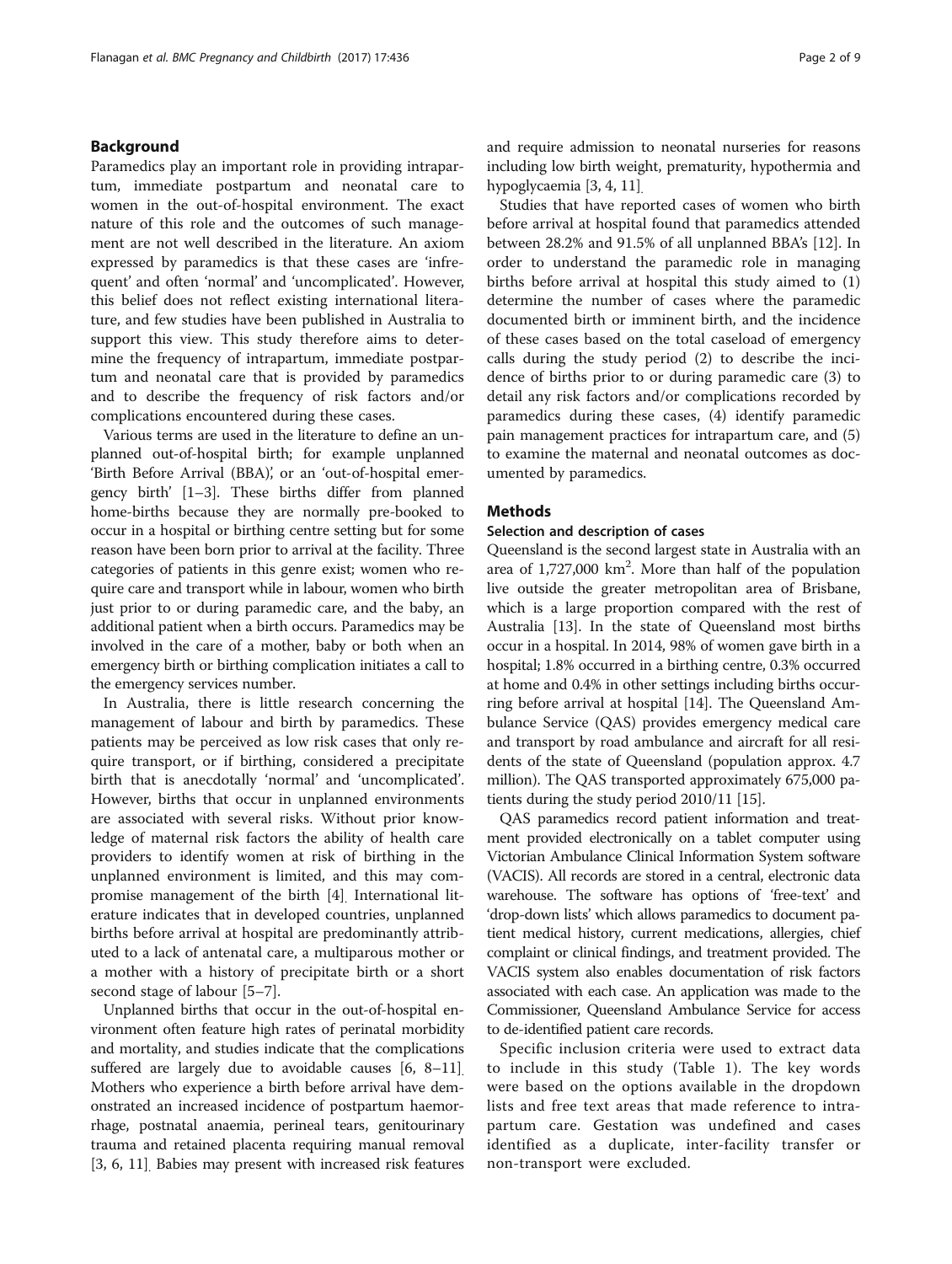<span id="page-2-0"></span>Table 1 Inclusion Criteria - Patient care records 1 January 2010 to 31 December 2011

|                                  | Key words                                                                                                         |
|----------------------------------|-------------------------------------------------------------------------------------------------------------------|
| Patient complaint                | Contractions OR Ruptured Membranes OR<br>Childbirth OR Post-Partum Bleeding OR Breath-<br>ing Problem/ Difficulty |
| Comments and Case<br>Description | Contraction OR Labour OR, Childbirth                                                                              |
| Secondary Survey                 | Childbirth (Actual/Labour) OR Contractions AND<br>(Groaning OR Grunting OR Guarding OR<br>Aspiration)             |
| Final Assessment                 | Childbirth OR Cardiac Arrest OR Febrile OR<br>Deceased OR Altered conscious state                                 |

QAS policy requires paramedics to complete a case record for all patients, and when a birth takes place the mother and the newborn should have separate case records. The information included in the case record is entered in specific data fields or is selected from "drop down" menus at the discretion of the paramedic. Fields such as vital signs are mandatory and require an entry to complete the record. However, the paramedic can select a reason that the data was not entered – such as non-compliant patient – and this overrules the mandate. Paramedics are also able to enter free text to describe aspects of the case that include scene findings, medical history or treatment decisions.

## Statistical analysis

The data extracted from the patient record database was manually sorted and coded based on explicit criteria to identify paramedic descriptions of maternal intrapartum complications and information concerning the paramedic management of the case. Using Stata Data Analysis and Statistical software [v13], descriptive statistics were used to describe these outcomes of interest. Chisquared tests were used to test associations between categorical variables, and the Wilcoxon rank-sum for associates between continuous variables which were not normally distributed. Content analysis was utilised to code free text fields.

## Results

## Incidence

There were 6135 cases which met the inclusion criteria during the period 1 January 2010 to 31 December 2011 (Table 1). This represented approximately 0.5% of the overall annual QAS caseload; 5722 were classified as maternal records and 413 were neonatal records. Women who were reported to be in labour but refused transport by paramedics represented 0.2% ( $n = 13$ ) of the data set; women who birthed but refused transport represented 0.08% ( $n = 5$ ) and 0.08% ( $n = 5$ ) of cases provided no indication of the patient being transported or refusing transport (missing data).

The maternal age range was 13 years to 47 years (mean age of 27.3, median of 27 and interquartile range of 22–32). Age was missing in 1.2% ( $n = 68$ ) of cases. Most intrapartum cases (40.6%,  $n = 2325$ ) occurred in the metropolitan areas of South East Queensland, Australia. This was compared with Queensland Government Birth Statistics which reflected a similar frequency of births in each Queensland Health region (Table [2\)](#page-3-0).

The age groups of  $\leq 16$  yrs. and  $\geq 35$  yrs. were crosstabulated to geographical area as pregnancies within these age groups are identified in the literature as having an increased possibility (high-risk) of complications such as low birth weight, preterm infants and still-birth [[16](#page-8-0), [17\]](#page-8-0). Results revealed that the remote region of Cape York had a low number of cases ( $n = 18$ ), yet 38.9% ( $n =$ 7) were identified as high-risk age groups.

## Risk factors

An option to record "Risk Factors" within the VACIS system allows paramedics to identify specific risk factors pertinent to each case. While acknowledging that these reporting fields are not mandatory, paramedics reported that 6.8% ( $n = 388$ ) of mothers who required ambulance attendance for intrapartum care had antenatal risk factors. Risk factors that were recorded by paramedics in this subgroup of cases included gestational diabetes (18.3%,  $n = 71$ ), hypertension (17.3%,  $n = 67$ ), smoking (29.6%,  $n = 115$ ), alcohol (3.4%,  $n = 13$ ), illicit drug use  $(3.1\%, n = 12)$ , obesity  $(2.3\%, n = 9)$ , age  $(2.1\%, n = 8)$ and no antenatal care  $(24\%, n = 93)$ . These risk factors were recorded by the paramedic during the clinical history taking process. Although the frequency of recorded risk factors was low, the result indicates that risk-factors are being recorded by paramedics during the episode of care. However, the actual number of cases that involved risk factors cannot be ascertained due to the nonmandatory collection of this data.

## Maternal outcomes

Two areas of documented care were examined to determine maternal outcomes; maternal pain management and maternal vitals signs. These two areas were chosen as they were consistently recorded within the data and mandatory areas of reporting.

The paramedic management of a mother's pain during the intrapartum period was examined according to the mother's reported pain score and the nature and type of analgesia administered. Paramedics normally use a 0–10 verbal numeric rating scale (VNRS) to record pain severity and document the score provided by the patient in the electronic patient care record. However, the VACIS system also includes adjective descriptions (or labels) of pain severity against the following VNRS points  $(2 =$ mild,  $5 =$  moderate,  $8 =$  severe). It was noted that pain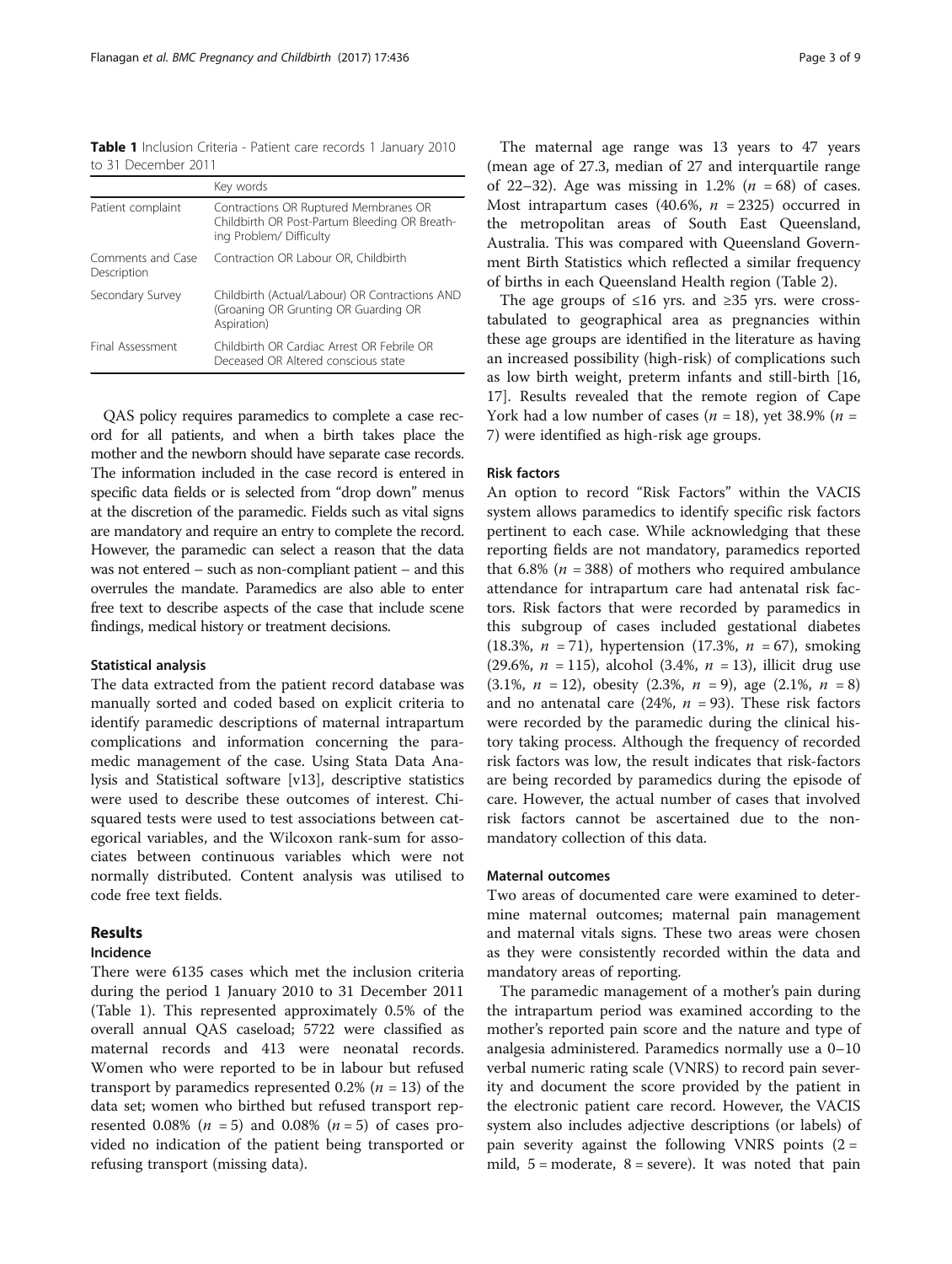| Location                                          | QAS Obstetric Cases | Percent                        | Queensland Births | Percent |
|---------------------------------------------------|---------------------|--------------------------------|-------------------|---------|
| Metro South                                       | 1518                | 26.5%                          | 29,804            | 24.4%   |
| Metro North                                       | 807                 | 14.1%                          | 23,124            | 18.9%   |
| Cairns, Hinterland                                | 623                 | 10.9%                          | 7001              | 5.7%    |
| West Moreton                                      | 534                 | 9.3%                           | 7769              | 6.4%    |
| Townsville                                        | 490                 | 8.6%                           | 6724              | 5.5%    |
| Darling Downs                                     | 355                 | 6.2%                           | 7549              | 6.2%    |
| Gold Coast                                        | 321                 | 5.6%                           | 11,746            | 9.6%    |
| Central Queensland                                | 285                 | 5.0%                           | 6377              | 5.2%    |
| Sunshine Coast                                    | 246                 | 4.3%                           | 7827              | 6.4%    |
| Wide bay                                          | 223                 | 3.9%                           | 4561              | 3.7%    |
| Mackay                                            | 155                 | 2.7%                           | 4952              | 4.1%    |
| North West                                        | 127                 | 2.2%                           | 1255              | 1.0%    |
| Cape York (Inc. Torres Strait-Northern Peninsula) | 18                  | 0.3%                           | 1042              | 0.9%    |
| South West                                        | 16                  | 0.3%                           | 869               | 0.7%    |
| Central West                                      | $\overline{4}$      | 0.1%                           | 363               | 0.3%    |
| Interstate/Overseas                               |                     | $\qquad \qquad \longleftarrow$ | 1183              | 1.0%    |
| <b>Total Cases</b>                                | 5722                | 100%                           | 122,146           | 100%    |

<span id="page-3-0"></span>**Table 2** Comparison of QAS obstetric cases to recorded births for each health service

Source: Queensland Government Birth Statistics [[14,](#page-8-0) [15](#page-8-0)]

scores were not normally distributed across the population, with a higher frequency of scores associated with the adjective labels on the scale.

During the research period, analgesics available to paramedics included morphine sulphate and methoxyflurane. QAS practice guidelines did not restrict the use of analgesia in labouring mothers and the guidelines do not list administration precautions during the intrapartum period. An initial VNRS was recorded in 4454 (77.8%) of maternal cases, and included 1346 cases (30.2%) where the initial VNRS was recorded as zero – by default the field is blank. The median initial maternal pain score was 2/10. However, it was not possible to determine if a pain score was taken during, prior to or after a contraction. Methoxyflurane was administered to 19.6%  $(n = 1119)$  of all maternal cases. Morphine was administered to 0.7%  $(n = 40)$  of mothers, with 0.3%  $(n = 16)$  receiving both morphine and methoxyflurane. Of women who birthed while in paramedic care ( $n = 356$ ), 1.4% ( $n = 5$ ) were administered morphine, 24.4% ( $n = 87$ ) received methoxyflurane and 0.8% ( $n = 3$ ) received both morphine and methoxyflurane for pain relief. An examination was completed to identify any correlation in opioid analgesia administered and a depressed Apgar score, however the low frequency of neonatal observations did not provide an opportunity to determine any correlation between Apgar and opioid administration.With the exception of 1.0%  $(n = 60)$  of cases that did not record any maternal observations (classified as missing data), abnormal maternal vital signs were recorded in 30.1% ( $n = 1725$ ) of mothers who required intrapartum and immediate postpartum care. Vital signs identified as abnormal  $(n = 1725)$  were blood pressure, respiratory rate, temperature,  $SpO<sub>2</sub>$  and blood glucose level (Table 3).

According to the Royal College of Obstetricians and Gynaecologists [[18](#page-8-0)], mild hypertension in pregnancy is classified as a blood pressure greater than 140/90 mmHg and severe hypertension reported as blood pressure greater than 170/110 mmHg. Mild hypertension was identified in 18.5% ( $n = 1059$ ) of the total maternal cases, with 8.1% ( $n = 463$ ) documented as having a blood pressure in the severely hypertensive category. An elevated maternal temperature was recorded in 0.2% ( $n = 14$ ) of all investigated cases; the reason for this could not be determined from the case notes.

**Table 3** Abnormal Maternal Observations ( $n = 1725$ )

| (a) Outcome            | N=Number identified    | Percentage |  |
|------------------------|------------------------|------------|--|
| Hypertensive (≥140/90) | 1059                   | 61.4%      |  |
| Fever (>37.8 °C)       | 14                     | $0.8\%$    |  |
| Respirations (>24/min) | 539                    | 31.3%      |  |
| SpO2 (<97%)            | 0 (none were recorded) | $0\%$      |  |
| $BSL$ (<4)             | 26                     | 1.5%       |  |
| BSL $(>7)$             | 87                     | 5.0%       |  |

(a) Reporting of multiple abnormal observations was permitted, so numbers cannot be cumulated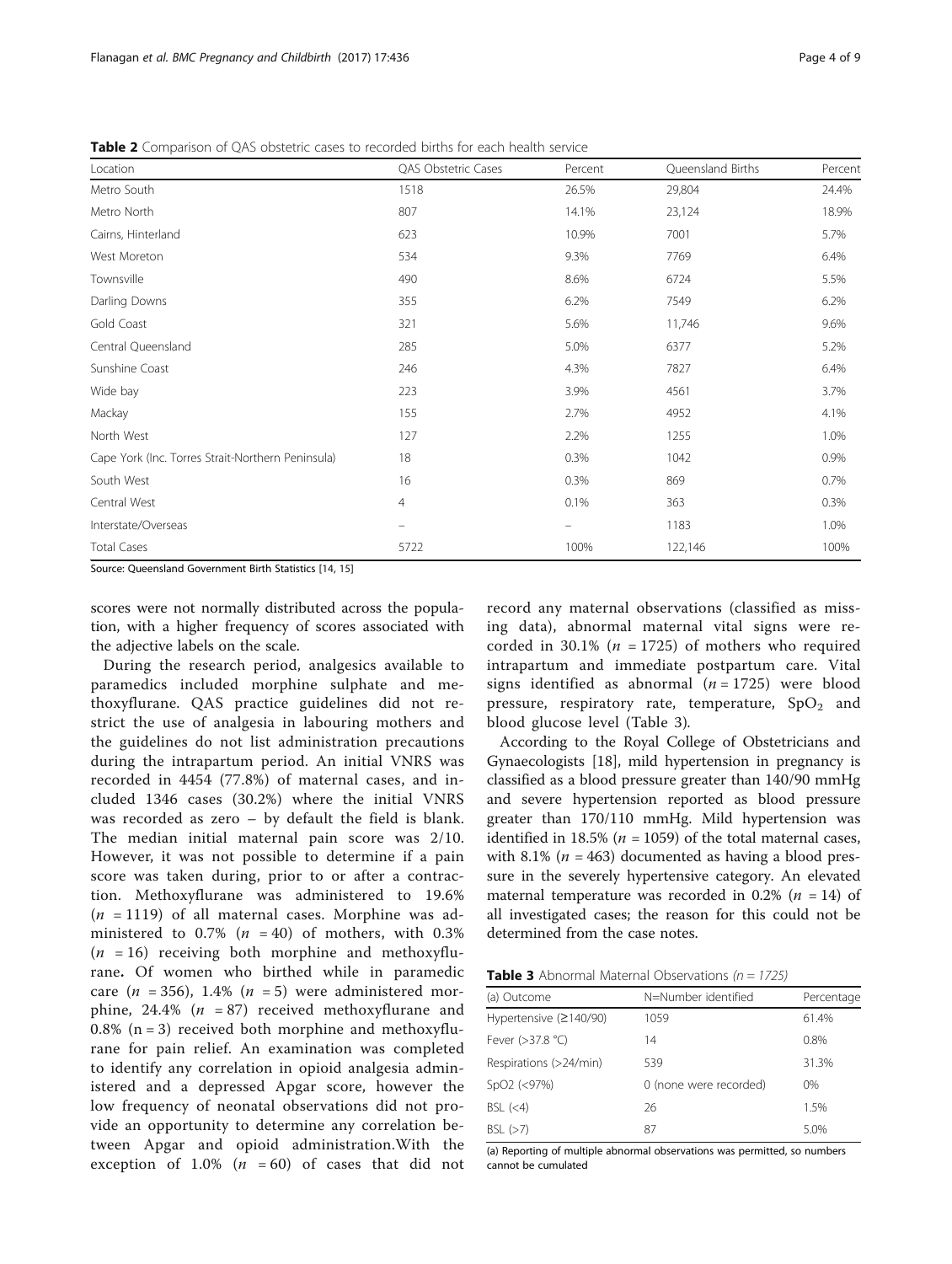## Intrapartum care

A birth was reported in 10.8% ( $n = 618$ ) of cases. Of these, 42.4% ( $n = 262$ ) occurred prior to ambulance arrival and 57.6% ( $n = 356$ ) occurred in paramedic care. Parity was documented in 41.4% ( $n = 256$ ) of mothers who birthed, 58.6% ( $n = 362$ ) of the case records did not identify parity. Mothers who birthed were more likely to be multigravida women (86.3%,  $n = 221$ ) with primigravida identified in a smaller number of cases (13.7%,  $n =$ 35). Complications of labouring women and those who went on to birth while in paramedic care were examined to identify the frequency of complications recorded by paramedics (Table 4). Due to the potential for multiple problems only those described in the QAS paramedic clinical practice guidelines were examined.

Complications that were reported in small numbers and were not included in the analysis included maternal HIV, Hep C, cervical stitch in-situ, Streptococcus or Cytomegalovirus, Chorioamnionitis, Bicornuate uterus, Polyhydramnios, Oligohydramnios, Intrauterine Growth Restriction, congenital abnormalities of the fetus and pre-existing maternal comorbidities.

Paramedics recorded that 2.4% ( $n = 15$ ) of women who birthed before arrival stated that they had been sent home from hospital within the 12 h prior to calling the ambulance service due to being in either a 'false labour' or 'early labour' that did not yet require hospital admission. It should be noted that this advice could also have been provided to other women as this is not a mandatory area of reporting. Mothers transported from a planned homebirth  $(0.4\%, n = 24)$ , included those that were classified as a 'failure to progress in second stage', 'maternal fatigue', 'postpartum haemorrhage' or a 'retained placenta'.

Third stage or birth of the placenta was recorded in 20.9% ( $n = 129$ ) of cases, however 54.5% ( $n = 337$ ) did not record the management or status of third stage as it is not mandatory. Third stage was coded based on whether a placenta was birthed or not. Records did not enable reliable reporting of assessment of the integrity of the placenta. When paramedics did record the birth of the placenta, 31% ( $n = 40$ ) recorded fundal massage. However, it was noted in cases where the placenta had not been birthed ( $n = 152$ ) that fundal massage was initiated by paramedics in 19.7%  $(n = 30)$  of these cases despite no evidence of postpartum haemorrhage in the documentation and documentation of normal maternal vital signs. Based on the reported observations the use of fundal massage in these cases appears to be inconsistent with evidence-based recommendations. Paramedics documented a postpartum haemorrhage (blood loss  $>500$  ml) in 6.2% (*n* = 38) of cases, however the cause was unknown as in most cases paramedics did not record this finding.

## Neonatal outcomes

When a birth occurred, information regarding newborn care was derived from the 'Case Description' field of the maternal records and the newborn case records. Queensland Ambulance Service Policy states all neonates must have a separate case record as they are classified as a second patient after a birth. This only occurred in 66.8% ( $n = 413$ ) of cases.

All newborn patient care records (100%) documented either an Apgar score (normally 1 min and 5 min after the birth), or heart rate or respiratory rate. However, only 60.0% ( $n = 248$ ) recorded continuing vital signs in addition to the initial Apgar score. When an initial Apgar score was documented  $(62.8\%, n = 388)$ , 21.8%  $(n = 91)$  of newborns scored ≤7 and 49.9%  $(n = 308)$ scored ≥8, 37.2% ( $n = 230$ ) of births did not record an Apgar. When the birth was premature, less than 37 weeks gestation (28.4%,  $n = 36$ ), 13.9% ( $n = 5$ ) of premature neonates had an Apgar ≤7.

Table [5](#page-5-0) examines the frequency of abnormal observations in newborns. As newborns can take time to adjust to extra-uterine life; both the initial and final observations were examined when documented.

Table 4 Intrapartum Complications identified

Labouring women  $(n = 1543)$  Women who also birthed  $(n = 127)$ Complication (a)  $N =$  Number identified Percentage  $N =$  Number identified Percentage Antepartum haemorrhage 163 10.6% 13 10.2%  $\text{Cord}$  prolapse  $\text{Cord}$   $\text{Cord}$   $\text{Cord}$   $\text{Cord}$   $\text{Cord}$   $\text{Cord}$   $\text{Cord}$   $\text{Cord}$   $\text{Cord}$   $\text{Cord}$   $\text{Cord}$   $\text{Cord}$   $\text{Cord}$   $\text{Cord}$   $\text{Cord}$   $\text{Cord}$   $\text{Cord}$   $\text{Cord}$   $\text{Cord}$   $\text{Cord}$   $\text{Cord}$   $\text{Cord}$   $\text{C$ Placenta Previa 48 3.1% 1 0.8% Multiples (twins or triplets) 99 6.4% 11.0% 14 11.0% 16.4% Premature (20wks < 36 + 6wks) 836 36 36 36 36 36 36 36 36 38.4% 36 36 36 38.4% 36 36 36 38.4% 36 36 38.4% 36 38.4% 36 38.4% 36 38.4% 36 38.4% 36 38.4% 36 38.4% 36 38.4% 36 38.4% 36 38.4% 36 38.4% 36 38.4% 36 38.4% 36 38.4% Breech 105 6.8% 9 7.1% Stillbirth – – 13 10.2% Threatened Miscarriage (<20wks) 80 5.2% 40 31.5%

(a) Reporting of multiple complications was permitted, so numbers cannot be cumulated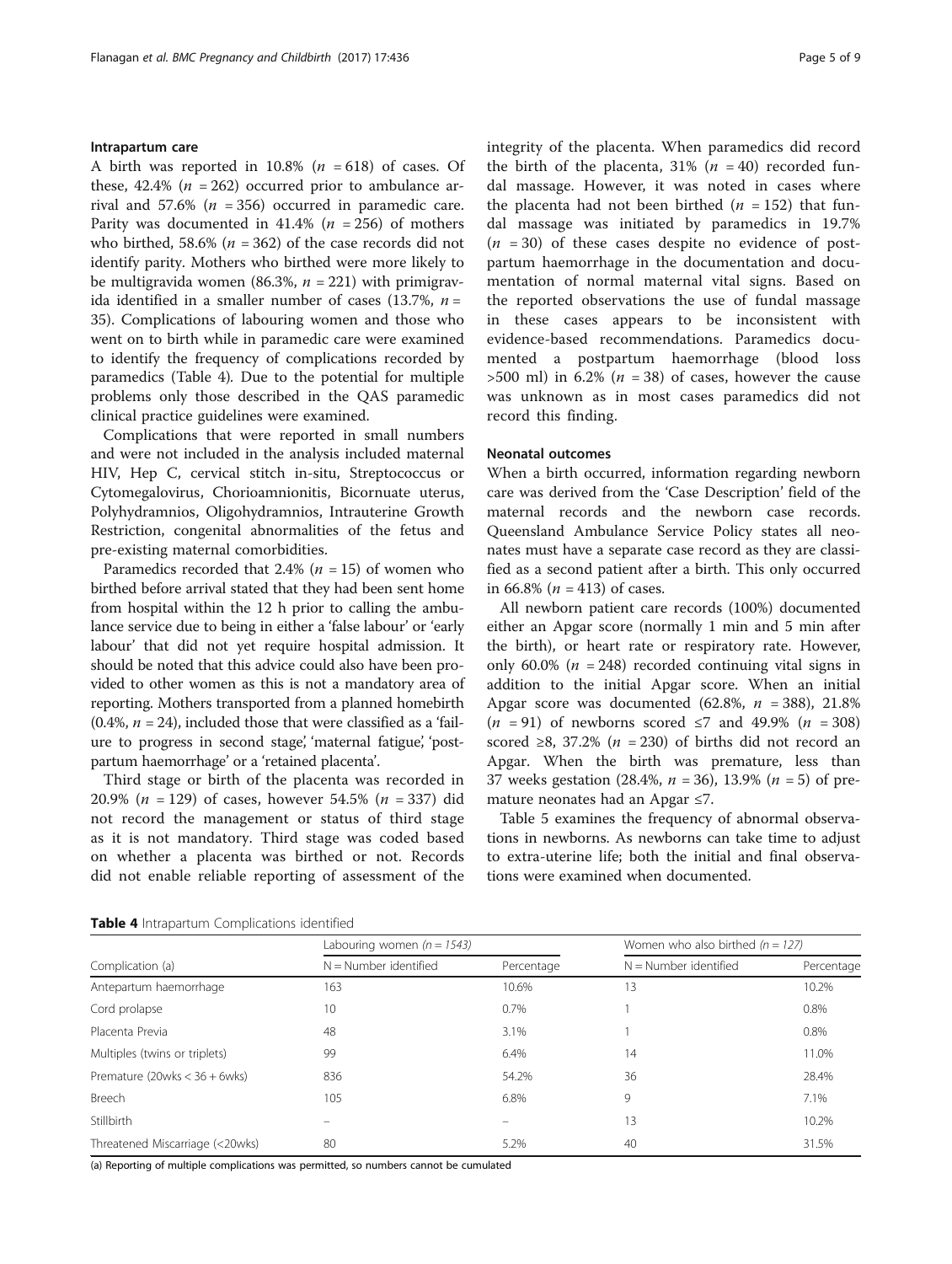| Observation (a)                     | Initial Observations |       | Final Observations |       |
|-------------------------------------|----------------------|-------|--------------------|-------|
|                                     | $N =$ Number         | $\%$  | $N =$ Number       | %     |
| Heart Rate $(<110)$                 | 21                   | 9.4%  | 22                 | 11.5% |
| Heart Rate $(>160)$                 | 24                   | 10.7% | 23                 | 12%   |
| Temperature $(\leq 36.2 \degree C)$ | 15                   | 6.7%  | 15                 | 7.8%  |
| Respiratory rate $(<$ 40)           | 162                  | 72.3% | 131                | 68.2% |
| Respiratory Rate (>60)              |                      | 0.9   |                    | 0.5%  |
| Blood Glucose level (<2.6 mm/l)     | 0                    | 0%    |                    | 0%    |

<span id="page-5-0"></span>**Table 5** Abnormal Neonatal Observations (Initial  $n = 224$ , Final  $n = 192$ )

(a) Reporting of multiple observations was permitted, so numbers cannot be cumulated

Newborns requiring resuscitation (4.5%,  $n = 27$ ) included those that received suction and ventilation by artificial means or those that required resuscitation including cardiopulmonary resuscitation. These events were cross-referenced when an intra-partum complication was identified (29.6%,  $n = 8$ ) or antenatal risk factor (18.5%,  $n = 5$ ). In all cases the underlying cause for resuscitation could not be determined with the information provided in the documentation.

## **Discussion**

These results indicate that paramedic involvement in intrapartum and immediate postpartum care in Queensland represent a small percentage of the overall ambulance service workload. In addition, the results revealed that, although complications associated with the care of labouring and birthing women are low in this study population, complications can be challenging to manage when occurring in the community setting, particularly if the setting is a distance from specialist care.

This study identified antenatal and intrapartum risk factors that are known to increase the risk of pregnancy complications and possibly have adverse effects on maternal and foetal outcome. Maternal age was documented by paramedics as a risk factor in pregnancy, although QAS guidelines do not specify when age becomes a risk factor, only referring to 'Advanced Maternal Age', the age groups of <16 years and >40 years were documented by paramedics as a 'risk' and this is supported by other areas of research [\[17, 19](#page-8-0), [20](#page-8-0)]. Teenagers (<16 years) have been shown to have increased rates of ectopic pregnancy, preeclampsia, eclampsia, preterm labour and premature rupture of membranes [[21](#page-8-0), [22\]](#page-8-0), and current evidence suggests advanced maternal age (>35 years) increases the risk of miscarriage, ectopic pregnancy and stillbirth [[16](#page-8-0), [17](#page-8-0)]. Studies also report elevated maternal morbidity resulting from hypertensive disorders and gestational diabetes in this category of patient [[17](#page-8-0)]. Both conditions may predispose the mother and baby to health problems that require specialist care and impose an increased risk of complications during the intrapartum and immediate postpartum period [\[23, 24](#page-8-0)].

The consequences of antenatal hazards are well known, with behaviours such as smoking, illicit drug use and alcohol consumption increasing the odds of conditions such as miscarriage, ectopic pregnancy, placental abruption, preterm birth and low birth weight babies [\[25](#page-8-0)–[27\]](#page-8-0). In this study, an additional antenatal risk factor identified by paramedics was a lack of antenatal care. Research suggests the implications associated with no antenatal care in the out-of-hospital environment are also associated with poor maternal and neonatal health outcomes [[1,](#page-7-0) [28\]](#page-8-0).

Studies designed to profile women who do not access antenatal care show that the most common barriers to attendance are maternal age, multiparity, low socioeconomic status and unmarried status [[29](#page-8-0)–[33](#page-8-0)]. When a mother does not receive antenatal care and has no information regarding the health of the pregnancy, the management of the case may become complex. Information regarding the position of the baby and placental position are essential to reduce the risk of adverse outcomes. Abdominal palpation and assessing foetal heart sounds are not normally skills performed by paramedics, and conditions such as placenta praevia would be concealed if no antenatal care was accessed by the mother. The consequences of such complications may impact a paramedics descision making with regard to urgency of transport and choice of definitive care.

Mothers who present with abnormal vital signs during the intra-partum period may be suffering from conditions that could complicate the birth and the health of the newborn. Maternal illness and adverse vital signs are not only detrimental to the mother but may also impact foetal development, cause foetal distress or foetal death and in some cases impact early childhood growth and development [\[34](#page-8-0)]. These conditions may go undetected by paramedics unless they are aware of normal maternal vital sign values in pregnancy, how pregnancy changes the normal physiology of the mother and how abnormal vital signs can become life threatening unless managed appropriately.

Research has shown that hypertensive disorders for example are associated with high levels of both maternal and foetal morbidity and mortality [\[35](#page-8-0)]. An elevated blood pressure during labour can contribute to placental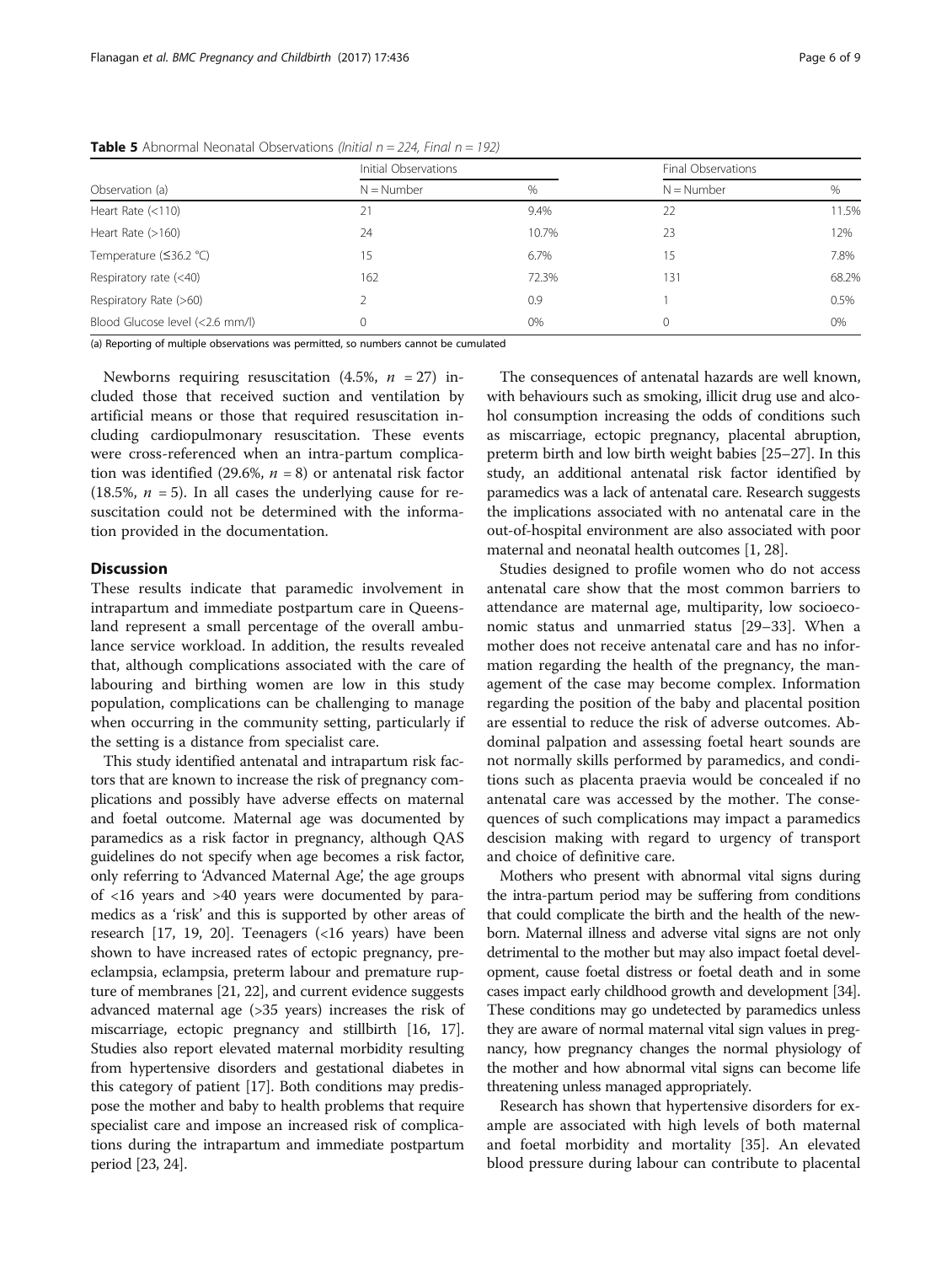insufficiency and subsequent foetal hypoxia [\[36](#page-8-0)] and has been shown to increase the incidence of postpartum preeclampsia [\[37](#page-8-0)]. An elevated blood pressure (>140/90) was identified in this data set however the mode of measurement was not documented. Automatic blood pressure cuffs are used often by paramedics in clinical practice, however they are not recommended for antenatal use in other clinical settings. Research suggests that by using automatic blood pressure cuffs systolic blood pressure can be underestimated by up to 10- 20 mmHg [[38](#page-8-0)–[40](#page-8-0)]. It is important within paramedic practice to establish clear guidelines that recommend the use of manual blood pressure cuffs when establishing a base line set of maternal vital signs.

When a birth occurred there was often limited documentation in this data set concerning the clinical findings or actual management of the birth itself. In addition, the management of third stage or birth of the placenta identified interventions that were inconsistent with evidence-based guidelines on the basis of the documented information. For example, several cases documented fundal massage prior to the birth of the placenta. This is known to be associated with uneven separation of the placenta from the fundus and could contribute to excessive maternal blood loss [[41](#page-8-0), [42](#page-8-0)].

The third stage of labour is defined as the moment the baby is born until the expulsion of the placenta, cord and membranes from the uterus. Third stage management is commonly referred to as 'active', 'expectant' or 'physiological'. The term active management of third stage has various meanings but commonly refers to the use of uterotonic drugs immediately following the birth of the baby, controlled cord traction and early clamping and cutting of the cord, whereas expectant or physiological third stage involves allowing the placenta to deliver spontaneously or aided by gravity [[43](#page-8-0), [44](#page-8-0)].

As there was no QAS clinical guideline at the time for the management of third stage and no uterotonic medications available for use by paramedics in Queensland, paramedics utilised expectant or physiological management of third stage. The Royal Australian and New Zealand College of Obstetricians and Gynaecologists [[41](#page-8-0)] and the World Health Organisation [\[42](#page-8-0)] both recommend active management as the most appropriate form of management for the third stage of labour by 'skilled attendants'. They state that the routine use of prophylactic oxytocics, cord-clamping and controlled cord traction should be available to all women as it has been shown to reduce the frequency of PPH by up to 50% [\[41](#page-8-0)].

As state ambulance service guidelines throughout Australia differ in their recommendations for the management of third stage, it is essential to achieve consensus and consistency in practice using highest available evidence. Further research is required to examine the

most appropriate method of third stage management or at least the availability of oxytocic drugs in the event of a postpartum haemorrhage in the out-of-hospital setting.

Various studies acknowledge that newborns birthed in the out-of-hospital environment have a high rate of morbidity and mortality and the complications are largely due to preventable causes [\[8](#page-8-0), [9](#page-8-0), [11](#page-8-0)].

Studies relate high perinatal mortality to prematurity and low birth weight with hypothermia as the most common complication recorded. The research identifying hypothermic babies born in the out-of-hospital environment relies on the temperature once presenting to definitive care. Of the 618 babies birthed in this study only 15 had a temperature taken, all were classified as hypothermic (<36.2 °C). However, these results are inconclusive because of the method of temperature taking, which is associated with error. All ambulance vehicles in Queensland carry tympanic thermometers. Tympanic thermometers are contraindicated in the use of newborns because of the vernix in the ears at birth; this prevents the infrared probe accessing the tympanic membrane which may be associated with an inaccurate temperature reading [[45\]](#page-8-0). The temperatures taken in this study were done so by a tympanic method, therefore the temperatures recorded may not be correlated with core temperature. Premature labour or birth is particularly complicated by neonatal hypothermia and was identified in 14.6% ( $n = 836$ ) of cases. The OAS recommendation for the out-of-hospital care of a premature infant recommends wrapping the baby in cling-wrap or plastic-film with the head exposed without drying beforehand [\[46](#page-8-0)], although this was not recorded as a form of management by paramedics in this study. This method, in combination with skin-to-skin contact, has been shown to assist with the thermoregulation of the premature infant after birth and help prevent hypothermia [[47\]](#page-8-0).

Neonatal oxygen saturation levels were not able to be recorded in any of the neonatal records. However, neonates were reported to having received ventilation and oxygen administration. At the time of this study Queensland paramedics did not have paediatric probes to measure oxygen saturations levels in neonates. According to the Australian Resuscitation Council Neonatal Resuscitation Guidelines, "oximetry is recommended when the need for resuscitation is anticipated, when positive pressure is administered for more than a few breaths, when persistent cyanosis is suspected" [\[48\]](#page-8-0). QAS Neonatal Resuscitation Guidelines [\[46\]](#page-8-0) state 'pulse oximetry may assist during resuscitation' and outline expected SpO2 levels after birth. QAS confirmed that until new equipment is purchased (to be introduced in December 2014) only adult SpO2 probes are available to paramedics. Further investigation is required to examine the use of pulse oximetry during neonatal resuscitation by paramedics.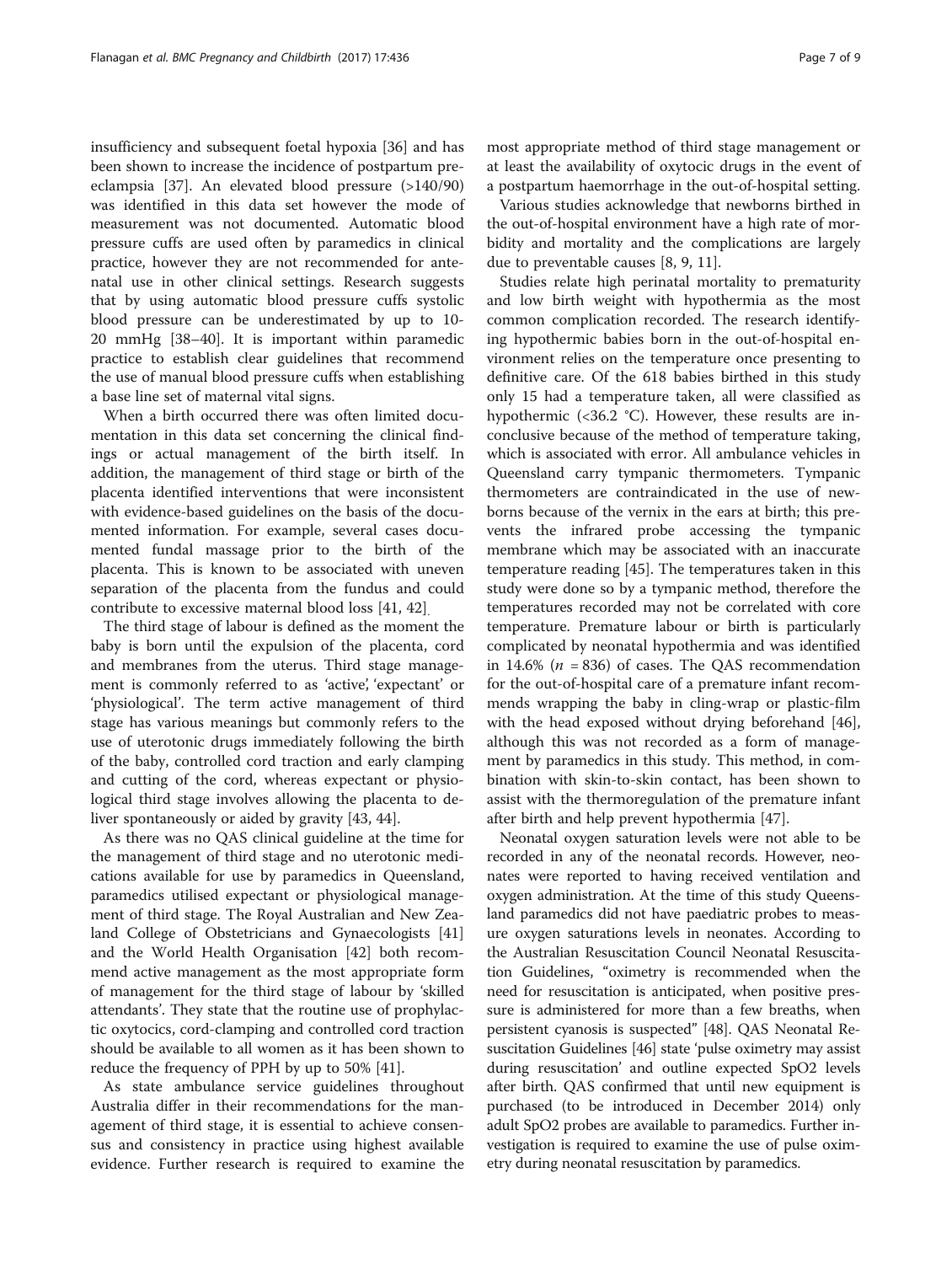<span id="page-7-0"></span>Since intrapartum cases represent a small percentage of the annual emergency caseload, paramedics have infrequent exposure to a birth situation. Studies indicate that caring for pregnant and birthing women is an area in which paramedics feel less prepared and may lack confidence as it constitutes a minor component of their education and overall case load [\[49](#page-8-0)]. Due to a high demand for clinical placements in hospitals and birth centres and competition with midwifery and medical students requiring clinical placement in Queensland hospitals [[50](#page-8-0)], most paramedic students have very little exposure to obstetrics during their initial training [[51\]](#page-8-0). Although this differs between the various entry-to-practice paramedic undergraduate programs in Australia, obstetrics related content generally occupies only a minor component of paramedic curriculum.

While many births occur without complication, paramedics must be able to identify and accurately manage pregnancy-related conditions using evidence-based guidelines to provide safe and effective care of mothers and babies. In addition, due to the low level of exposure to obstetric cases, and the safety consequences associated with managing high risk events such as postpartum haemorrhage, maintenance of the paramedic's knowledge and skills is a challenge that requires further investigation to identify means of preparing paramedics to deal with these low frequency cases.

## Limitations and recommendations

Every effort was made to capture all possible keywords to locate all intrapartum cases attended in the study period, however, it is acknowledged that cases may be coded in error by paramedics and therefore may not be inclded in the dataset. Information concerning the management of birth, specifically interventions performed by paramedics on scene and during transport was not consistently documented. Some babies did not receive an individual case record that would allow for a comprehensive picture of neonatal outcome. Information concerning neonatal outcome for those missing records appeared within the maternal case record. This may indicate a lack of adherence to organisation policy. As a result, missing data is a limitation of this study.

## Conclusion

This research acknowledges that this population, although a small proportion of paramedic caseload, can be high-risk and possess factors that may complicate paramedic clinical management. Although unplanned births that occur in the out-of-hospital environment account for less than 1% of all Queensland births, they are associated with considerable perinatal mortality and morbidity. While many births that occur in paramedic care are uncomplicated, paramedics are expected to use evidence-based guidelines to identify, manage and refer

patients with high-risk conditions or emerging problems related to pregnancy, recognise and manage a severely compromised pregnant patient and provide appropriate care during the intrapartum and post-partum period. For this to be possible, obstetric content within paramedic curriculum and in-service education provided to paramedics should comprehensively address these infrequent but potentially 'high risk' patients.

### **Abbreviations**

BBA: Birth before arrival; QAS: Queensland ambulamce service; VACIS: Victorian ambulance clinical information system software; VNRS: Verbal numeric rating scale

#### Acknowledgements

Queensland Ambulance Service for supplying the data for anayalsis.

#### Funding

A research grant was provided by Paramedics Australasia of \$10,000 in November 2013.

#### Availability of data and materials

The data that support the findings of this study are available from the Queensland Ambulance Service but restrictions apply to the availability of these data, which were used under license for the current study, and so are not publicly available. Data are however available from the authors upon reasonable request and with permission of the Queensland Ambulance Service.

#### Authors' contributions

BF gained access and interpreted the data, drafted the manuscript. BF and BL reviewed and analysed the data, MB contributed to the interpretation of the data and development of the discussion points. All authors provided ongoing feedback on the manuscript, reviewed and gave final approval for publication.

#### Ethics approval and consent to participate

Ethics approval was provided by the University of the Sunshine Coast Human Research Ethics Committee (HREC: A/13/541). Permission to publish was provided by the Queensland Ambulance Service Information Support, Research & Evaluation office.

#### Consent for publication

Not applicable.

#### Competing interests

The authors declare that they have no competing interests.

## Publisher's Note

Springer Nature remains neutral with regard to jurisdictional claims in published maps and institutional affiliations.

## Received: 8 March 2017 Accepted: 7 December 2017 Published online: 22 December 2017

#### References

- 1. Beeram MSK, Young M, Abedin M. Morbidity and mortality of infants born before arrival at the hospital. Clin Pediatr. 1995;34(6):313–6.
- 2. McLelland G, McKenna L, Archer F. No fixed place of birth: unplanned BBAs in Victoria, Australia. Midwifery. 2011:1–7.
- 3. Spillane H, Khalil G, Turner M. Babies born before arrival at the Coombe Women's hospital, Dublin. Ir Med J. 1996;89(1):58–9.
- 4. Rodie V, Thomson A, Norman J. Accidental out-of-hospital deliveries: an obstetric and neonatal case control study. Acta Obstet Gynecol Scand. 2002; 81(1):50–4.
- 5. Haloob R, Thein A. Born before arrival. A five year retrospective controlled study. Journal of Obstetrics & Gynaecology. 1992;12(2):100–4.